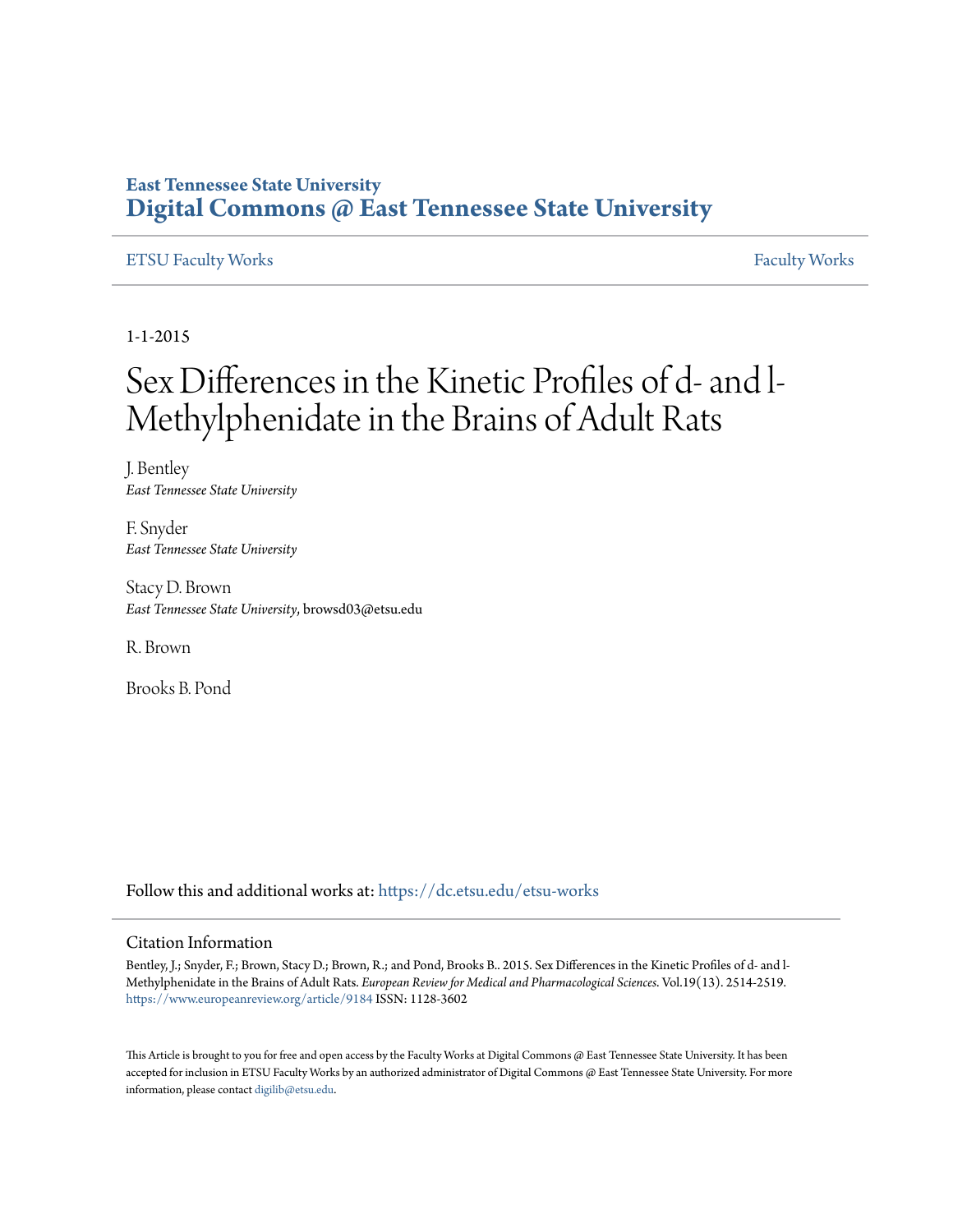## Sex Differences in the Kinetic Profiles of d- and l- Methylphenidate in the Brains of Adult Rats

### **Copyright Statement**

This document was published with permission by the journal. It was originally published in *[European Review](https://www.europeanreview.org/article/9184) [for Medical and Pharmacological Sciences](https://www.europeanreview.org/article/9184)*.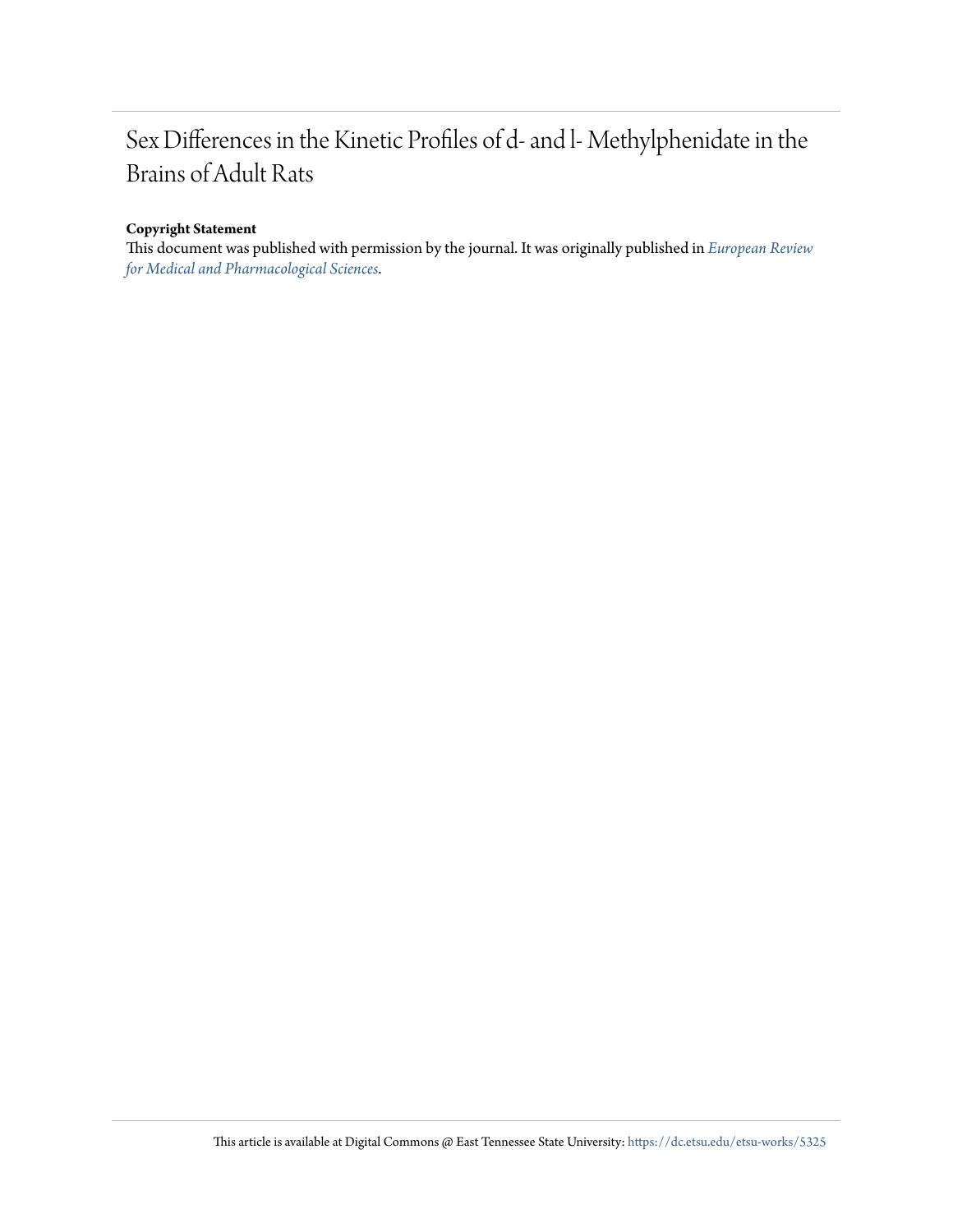## *Sex differences in the kinetic profiles of d- and l- methylphenidate in the brains of adult rats*

*J. BENTLEY1, F. SNYDER1, S.D. BROWN1, R.W. BROWN2, B.B. POND1*

*1Department of Pharmaceutical Sciences, Bill Gatton College of Pharmacy, East Tennessee State University, Johnson City, TN, USA*

*2Department of Psychology, East Tennessee State University, Johnson City, TN, USA*

*Abstract. –* **OBJECTIVE: Methylphenidate is commonly used in the treatment of Attention Deficit Hyperactivity Disorder and narcolepsy. Methylphenidate is administered as a racemic mixture of the d- and l- threo enantiomers; however, the d-enantiomer is primarily responsible for the pharmacologic activity. Previous studies of the behavioral effects of methylphenidate have highlighted sex differences in the responsiveness to the drug, namely an increased sensitivity of females to its stimulatory effects. These differences may be due to differences in the uptake, distribution, and elimination of methylphenidate from male and female brains. Therefore, we compared the pharmacokinetics of d- and l- threo methylphenidate in the brains of male and female rats.**

**MATERIALS AND METHODS: Adult male and female Sprague-Dawley rats were injected with 5 mg/kg d, l- threo methylphenidate, and whole brains were collected at various time points following injection. We measured methylphenidate concentrations utilizing chiral high pressure liquid chromatography followed by mass spectrometry.**

**RESULTS: Females exhibited consistently higher brain concentrations of both d- and lmethylphenidate and a slower clearance of methylphenidate from brain as compared to males, particularly with the active d-enantiomer.**

**CONCLUSIONS: The increased sensitivity of females to methylphenidate may be partially explained by an increase in total brain exposure to the drug.**

*Key Words:*

*Methylphenidate, Brain, Chiral separation, Sex differences, Liquid chromatography-mass spectrometry.*

#### *Introduction*

Methylphenidate (MPH) is commonly used in children and adolescents for the treatment of Attention Deficit Hyperactivity Disorder (ADHD) and narcolepsy. According to current estimates, 5.9-7.1% of children and 5.0% of adults are affected by ADHD, and MPH is the first line treatment, accounting for a majority of the prescriptions written for the disorder<sup>1-3</sup>. Additionally, increases in off-label use and diversion of MPH have been reported4-6 . MPH works in the brain by blockade of both the dopamine transporter (DAT) and the norepinephrine transporter (NET), which leads to an increase in both dopamine and norepinephrine in the synaptic cleft. Given the fact that MPH increases extracellular dopamine, it has the potential for abuse7 . In fact, it is more potent at blocking the DAT than cocaine<sup>8</sup>. However, its limited abuse in the context of clinical use appears to be due to pharmacokinetics, namely its slow, steady uptake in the brain when taken orally<sup>9</sup>.

Methylphenidate has two chiral centers; however, only the *threo* enantiomers are used in therapy, as they are more pharmacologically potent<sup>10</sup>. Although the drug is administered as a racemic mixture of the d- and l- *threo* enantiomers, the d-MPH enantiomer is thought to be primarily, if not entirely, responsible for the pharmacologic activity<sup>11-14</sup>. Interestingly, MPH is also subject to stereoselective metabolism. MPH is subject to hydrolysis of the methyl ester linkage via the enzyme carboxylesterase 1 (CES1) to the pharmacologically inactive  $d$ - or  $l$ - ritalinic acid $11,15$ . It is well-recognized the CES1 is considerably more efficient in the de-esterfication of l-MPH relative to d-MPH, resulting in a significantly higher bioavailability of the d- enantiomer<sup>14,15</sup>.

Most of the previous studies analyzing the effects of MPH on the brain and behavior have utilized males as subjects. This trend is likely due to the recognized higher prevalence of ADHD in males versus females and the biological complexity of females due to their reproductive cycling<sup>16</sup>. However, both human and animal studies have indicated some important gender differences in ADHD manifestations, as well as responsiveness to psychostimulants $17-20$ . For exam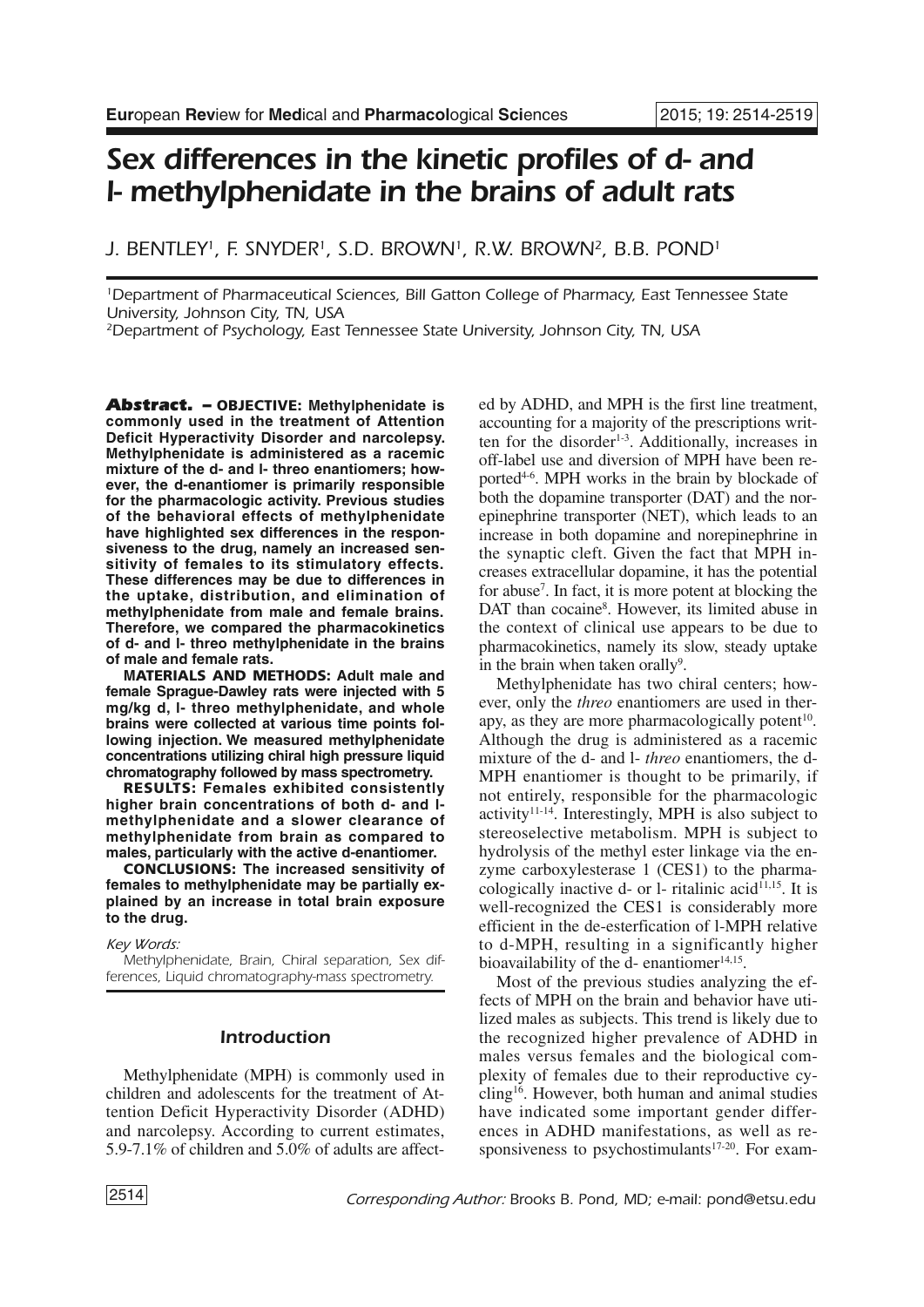ple, Patrick and colleagues reported that females described a significantly greater stimulant effect of MPH than males when asked in a self-report analysis<sup>21</sup>. Interestingly, a number of animal studies also indicate the presence of sex differences in response to MPH. In one study, adult female rats demonstrated increased conditioned hyperactivity to both moderate and high doses of MPH as compared to adult male rats<sup>22</sup>. Additionally, in two recent studies, females demonstrated behavioral sensitization (or increased locomotor responses to subsequent exposure) to MPH whereas males did not<sup>23,24</sup>.

In sum, several studies seem to indicate an increased responsiveness of females to MPH. One of these studies was conducted in collaboration with our laboratory, and it revealed that female rats demonstrated more robust sensitization to MPH and increased locomotor activation compared to males<sup>23</sup>. These sex differences could be due to pharmacodynamic and/or pharmacokinetic factors. Since drug effect is directly related to brain concentrations, here, we investigate MPH pharmacokinetics in male and female brains. Specifically, we compare the uptake, distribution, and elimination of d- and l- *threo* MPH in the brains of male and female rats.

#### *Materials and Methods*

#### *Animals*

Fifty day old rats were chosen for this study in order to follow up on previous behavioral work conducted in collaboration with our laboratory<sup>23</sup>. In that particular study, rats received injections of MPH or saline every other day from P33 through P50; locomotor activity and behavioral sensitization was analyzed throughout this time period, and in females, the most robust effect occurred after day 50 with a dose of 5 mg/kg MPH. As such, we aimed to investigate the pharmacokinetics of MPH in animals at this developmental age (P50) using an identical dose. Furthermore, the 5 mg/kg dose has been utilized in other studies to mimic an "abusive dose" of MPH, and intraperitoneal (IP) administration is believed to mimic the absorption seen in snorting $2^{3,25,26}$ . As such, 50 day old Sprague-Dawley rats (150-200 g) were injected intraperitoneally with 5 mg/kg d, l- *threo* methylphenidate HCl (Sigma Aldrich, St. Louis, MO, USA) prepared in sterile physiological saline. Animals were sacrificed via decapitation at the following time points post injection: 1 min, 5 min, 10 min, 30 min, 60 min, and 120 min, and an n of 6 to 7 for each sex at each time point was used to ensure appropriate statistical power. Whole brains were flash frozen in liquid nitrogen and stored at  $-70^{\circ}$ C for later use. All animals were housed in an Association for the Assessment and Accreditation of Laboratory Animal Care (AALAC) accredited facility with food and water provided *ad libitum*. All procedures were carried out according to NIH guidelines and were approved by the East Tennessee State University Committee on Animal Care.

#### *Tissue Collection and Sample Preparation*

Solid phase extraction was utilized to extract MPH from brain tissue according to our previously validated method<sup>27</sup>; this method allows for extraction recovery of 72-75% for both d- and lthreo methylphenidate and both low (10 ng/mL) and high (100 ng/mL) calibration concentrations.

#### *Liquid Chromatography-Mass Spectrometry*

Methylphenidate concentrations were measured using liquid chromatography-mass spectrometry (LC-MS). Since MPH is administered as a racemic mixture of the d- and l- *threo* forms, these enantiomers were separated and measured individually as described previously<sup>27</sup>. This method allowed for a lower limit of detection (LLOD) of 0.5 ng/mL and a lower limit of quantification (LLOQ) of 7.5 ng/mL, with desirable intra- and inter-day precision and accuracy (% RSD and % error were < 15% for every calibration point).

#### *Statistical Analysis*

All data were subjected to a noncompartmental analysis utilizing the Phoenix 64/WinNonLin software. Parameters of interest included the area under the curve (AUC), the maximal concentration  $(C_{\text{max}})$ , the time of maximal concentration  $(T<sub>may</sub>)$ , the clearance from the brain (Cl), and the elimination half-life  $(T_{1/2})$  from the brain. If standard errors were reported, the results of these analyses were compared using an ANOVA followed by Newman-Keuls Multiple Comparison Tests. Data were considered to be statistically significantly different when  $p < 0.05$ .

#### *Results*

The d- and l- *threo* enantiomers of MPH were measured using LC-MS. Interestingly, females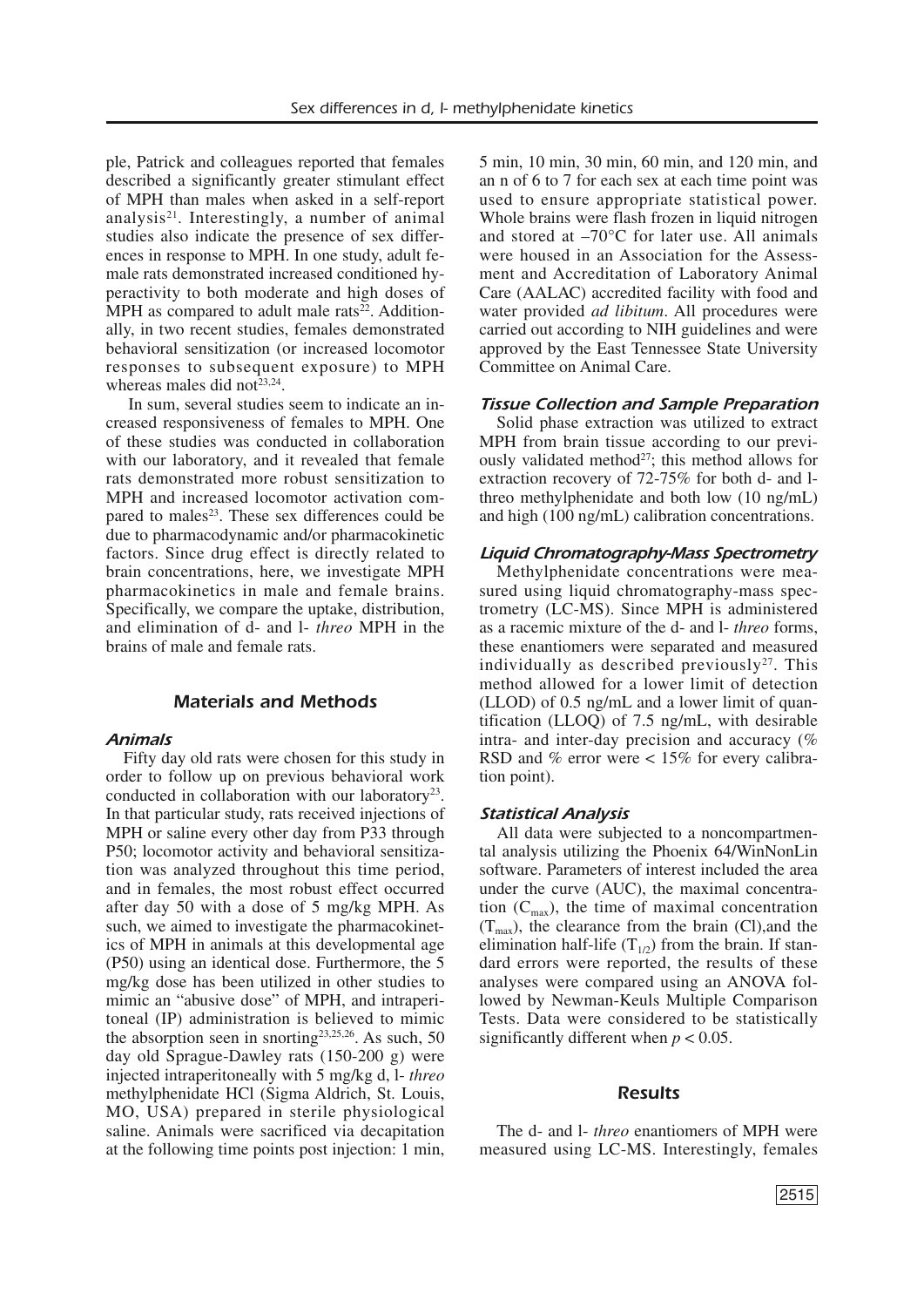appeared to exhibit consistently higher brain concentrations of both d- and l- MPH (Figure 1). Additionally, the d-enantiomer appeared to be maintained in the brain at higher concentrations as compared to the l-enantiomer in both females and males (Figure 1). Subsequently, the pharmacokinetic data were analyzed via noncompartmental analysis with Phoenix 64/WinNonLin software. Although the maximal concentrations  $(C<sub>max</sub>)$  of d- and l- MPH were not significantly different in males as compared to females (Figure 2A), the total brain exposure to the drug, as indicated by the area under the curve (AUC), was significantly higher in females versus males (Figure 2B).



Figure 1. Pharmacokinetics of *A*, l- and *B*, d- methylphenidate (MPH) following intraperitoneal injection of 5 mg/kg MPH in females (solid line) and males (dotted line). Data are expressed as the mean  $\pm$  SEM, n = 6-7.



**Figure 2. A,** Maximal concentrations of d- and l-MPH  $(C_{\text{max}})$ following injection of 5 mg/kg MPH. No statistically significant differences were achieved. *B,* Total brain d- and l- MPH exposure as calculated by the area under the curve (AUC) in males versus females.  $\dot{p}$  < 0.05 versus the AUC of d-MPH in males (n  $= 6$ ); One way ANOVA followed by Newman-Kuels multiple comparisons test.

Based on the pharmacokinetic model created by the noncompartmental analysis, several other parameters were calculated including the time of maximal concentration  $(T_{max})$ , the half-life of MPH in the brain  $(T_{1/2})$ , and the clearance of MPH from the brain (Cl). (Table I). Since the data are theoretical, standard errors could not be calculated. Interestingly, the  $T_{1/2}$  for either enantiomer did not appear to be substantially different between the sexes. Additionally, the  $T_{\text{max}}$  for both d- and l- in males and females was 10 min. However, there did appear to be some sex differences that should be noted; females exhibited a slower Cl of MPH as compared to males, particularly with the d-enantiomer (88.45 g/min versus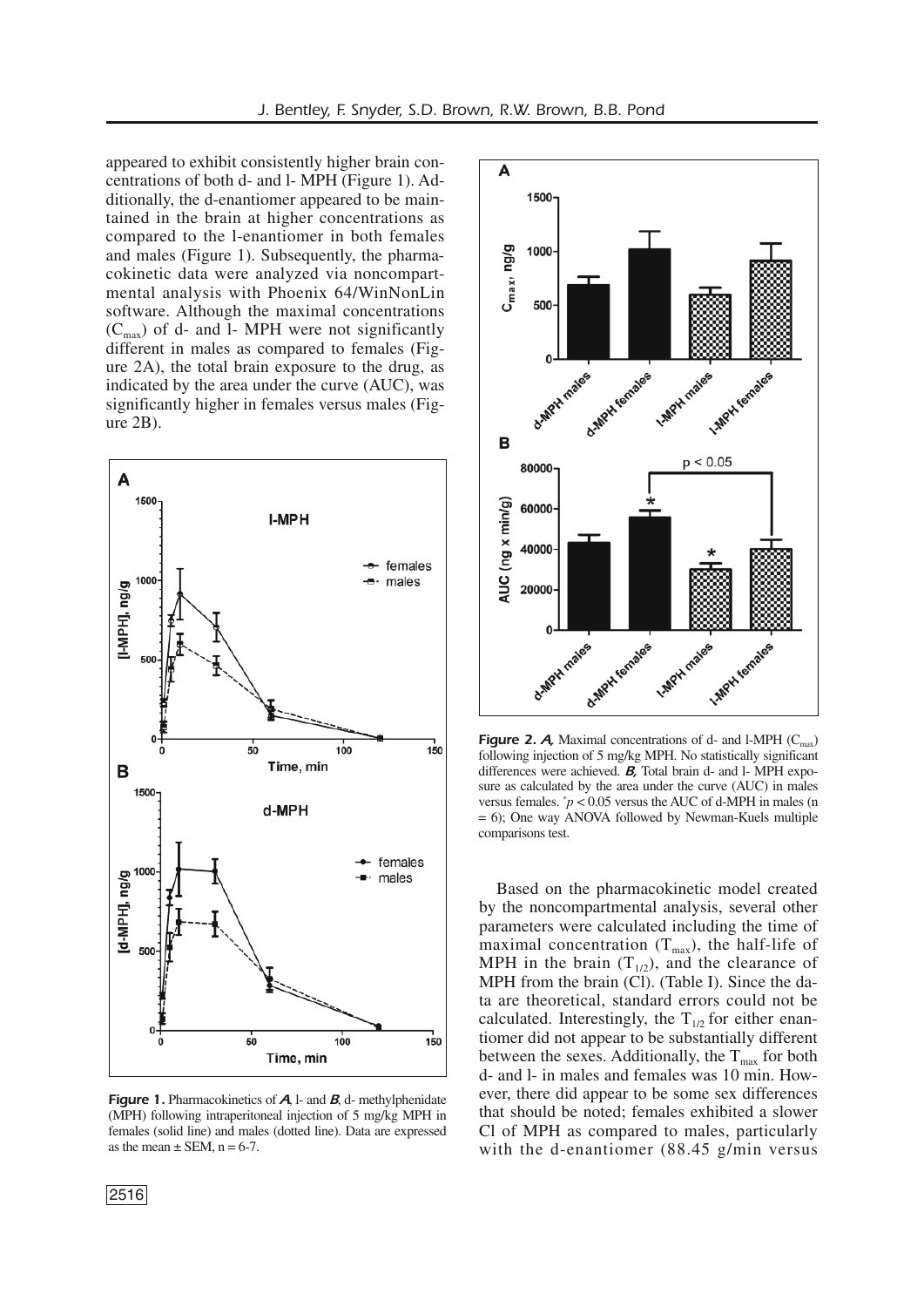|                        | <b>I-MPH Males</b> | <b>I-MPH females</b> | d-MPH males | d-MPH females |
|------------------------|--------------------|----------------------|-------------|---------------|
| $T_{1/2}$ (min)        | 13.55              | 14.33                | 17.52       | 17.62         |
| $T_{\text{max}}$ (min) | 10                 | 10                   | 10          | 10            |
| Cl (g/min)             | 165.68             | 124.24               | 144.22      | 88.46         |

**Table** *I***.** Theoretical pharmacokinetic parameters as calculated through pharmacokinetic modeling. Values for half-life (T  $\frac{1}{2}$ ), time of maximal concentration (T max), and clearance (Cl) from the brain are presented.

Values for half-life  $(T_{\gamma_2})$ , time of maximal concentration  $(T_{\text{max}})$ , and clearance (Cl) from the brain are presented.

144.22 g/min). Finally, when comparing the enantiomers, the  $T_{1/2}$  appeared to be slightly longer and the Cl slightly less for d-MPH as compared to l-MPH.

#### *Discussion*

In this study, we examined the brain pharmacokinetics of d- and l- *threo* MPH in male and female rats following intraperitoneal injection of 5 mg/kg MPH. Interestingly, we discovered the females had consistently higher brain concentrations of both d- and l- MPH than males, resulting in a significantly higher overall brain exposure to MPH (as represented by the AUC). This was accompanied by a notable decrease in the rate of clearance of MPH from the brain for both enantiomers, but most profoundly with the pharmacologically active d-enantiomer. The reason for the sex differences in the pharmacokinetics of MPH is currently unclear. To date, there is little known regarding the extent to which transporters contribute to movement of MPH across the blood-brain barrier; however, one study indicates that a carrier-mediated process is at least partially responsible<sup>28</sup>. This carrier is saturable and is also responsible for the uptake of amphetamine and β-phenethylamine. In addition, one study indicated that d-MPH is a weak substrate of P-glycoprotein<sup>29</sup>. Given the fact that transporters are at least partially responsible for access of methylphenidate to the brain, sex differences in the levels of these transport proteins may contribute to the differences observed in this study. Another possible explanation for the increased levels of MPH in females as compared to males would be sex differences in the metabolism of methylphenidate. As

noted earlier, methylphenidate is subjected to hydrolysis via the CES1 enzyme; if males have higher CES1 activity than females, this would result in lower bioavailability of MPH and thus lower brain concentrations. Regardless, these results may at least partially explain the previous findings that females are more sensitive to the psychostimulant effects of MPH. Specifically, in a study completed in conjunction with our laboratory, females demonstrated robust locomotor sensitization in response to 5 mg/kg MPH, whereas males did not.

In this study, we also quantified the levels of d- and l- *threo* MPH separately. Of note, the AUC for d-MPH was also significantly greater than the AUC for l-MPH in both males and females, thereby indicating greater exposure to the more active enantiomer. This is likely due to the enhanced bioavailability of this enantiomer due to preferential hydrolysis of l- *threo* MPH by CES1, which in rodents is active in both the liver and the plasma<sup>14,15</sup>. Brain concentrations found in this study (725  $\pm$  87.0 at 10 min and 552.7  $\pm$  60.2 at 30 min, pooled d- and l-MPH, male and female data) utilizing LC-MS were similar to previous reports employing other methodologies; Levant and colleagues used an ELISA-based assay to find that adult rats at postnatal days 42 and 70 had brain concentrations of  $985 \pm 44$  ng/g and  $1006 \pm 32$  ng/g, respectively, 20 min following subcutaneous administration of 5 mg/kg MPH<sup>30</sup>. In that particular study, the enantiomers were not quantified separately, and multiple time points were not examined. A few other studies have examined brain concentrations of MPH in rats, yet the doses and/or methods of administration used in these studies were vastly different, making direct comparisons difficult<sup>31-35</sup>.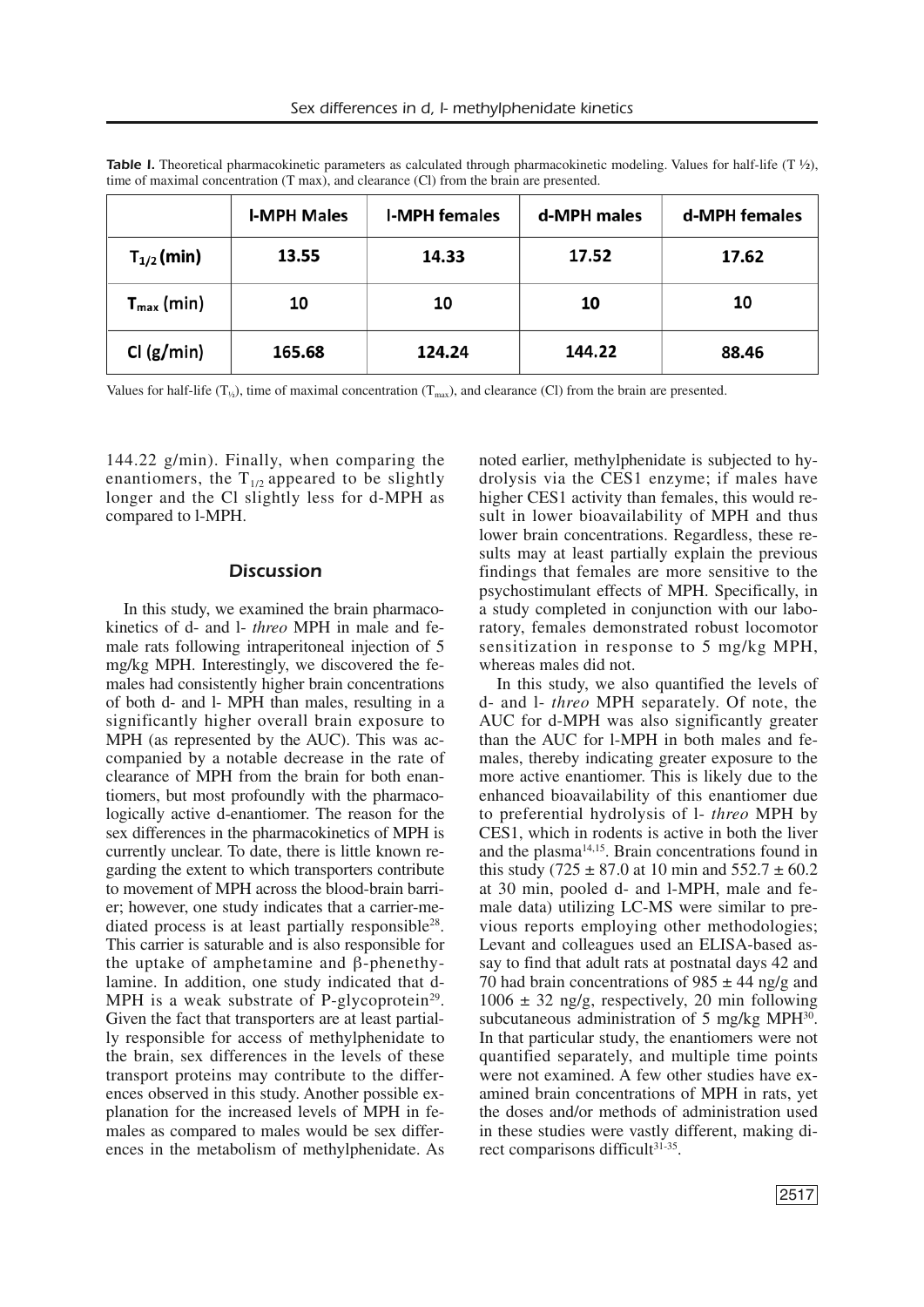#### *Conclusions*

In summary, we have found significant sex differences in the pharmacokinetics of MPH; namely, females have a higher overall brain exposure to MPH as compared to males, especially with the d-enantiomer. Additionally, the elimination of MPH from the brain as represented by the clearance appears to be substantially slower in females. Future studies are needed to determine the reason for the sex-related differences, but they could be related to variance in metabolism between the sexes or differences in the rate of transport of methylphenidate across the blood brain barrier. Nonetheless, these data may explain many of the previously documented sex differences in the responses to this psychostimulant indicating an increased sensitivity of females to the drug.

#### ––––––––––––––––––– *Acknowledgements*

Both the first and second authors contributed equally to the production of this manuscript. The authors gratefully acknowledge Elizabeth Cummins, Daniel Peterson, Angela Hanley, and Kenny Bullins for technical assistance. Additionally, the authors would like to thank the East Tennessee State University (ETSU) Research Development Committee and the ETSU Gatton College of Pharmacy Department of Pharmaceutical Sciences for the funding of this project.

#### –––––––––––––––––-––– *Conflict of Interest*

The Authors declare that they have no conflict of interests.

#### *References*

- 1) *CHAI G, GOVERNALE L, MCMAHON AW, TRINIDAD JP, STAFFA J, MURPHY D.* Trends of outpatient prescription drug utilization in US children (2002-2010). Pediatrics 2012; 130: 23-31.
- 2) *WILLCUTT EG.* The prevalence of DSM-IV attentiondeficit/hyperactivity disorder: a meta-analytic review. Neurotherapeutics 2012; 9: 490-499.
- 3) *GETAHUN D, JACOBSEN SJ, FASSETT MJ, CHEN W, DE-MISSIE K, RHOADS GG.* Recent trends in childhood attention deficit/hyperactivity disorder. JAMA Pediatr 2013; 167: 282-288.
- 4) *ADVOKAT C.* What are the cognitive effects of stimulant medications? Emphasis on adults with attention-deficit/hyperactivity disorder (ADHD). Neurosci Biobehav Rev 2010; 34: 1256-1266.
- 5) *ADVOKAT C, VINCI C.* "Do stimulant medications for attention deficit/hyperactivity disorder (ADHD) enhance cognition?" in Current Directions in ADHD and Its Treatment. Rijeka InTech (Croatia) 2012: 125-156.
- 6) *OLFSON M, BLANCO C, WANG S, GREENHILL LL*. Trends in office-based treatment of adults with stimulants in the United States. J Clin Psychiatry 2013; 74: 43–50.
- 7) *WISE RA.* Brain reward circuitry: insights from unsensed incentives. Neuron 2002; 36: 229-240.
- 8) *VOLKOW ND, WANG GJ, FOWLER JS, FISCHMAN M, FOLTIN R, GATLETY SJ, LOGAN J, WONG C, FIGGORD A, HITZEMANN R, PAPPAS N.* Methylphenidate and cocaine have a similar in vivo potency to block dopamine transporters in the human brain. Life Sci 1999; 65: 7-12.
- 9) *VOLKOW ND, SWANSON JM.* Variables that affect the clinical use and abuse of methylphenidate in the treatment of ADHD. Am J Psychiatry 2003; 160: 1909-1918.
- 10) *FERRIS RM, TANG FLM.* Comparison of the effects of the isomers of amphetamine, methylphenide and deoxypipradol on the uptake of 1-[3H] norepinephrine and [3H]-dopamine by synaptic vesicles from the rat whole brain, striatum and hypothalamus. J Pharmacol Exp Ther 1979; 210: 422-428.
- 11) *PATRICK KS, CALDWELL RW, FERRIS RM, BREESE GR.* Pharmacology of the enantiomers of threomethylphenidate. J Pharmacol Exp Ther 1987; 241: 152-158.
- 12) *DING YS, FOWLER JS, VOLKOW ND, DEWEY SL, WANG GJ, LOGAN J, GATLEY SJ, PAPPAS N.* Chiral drugs: comparison of the pharmacokinetics of [11C]dthreo and l-threo-methylphenidate in the human and baboon brain. Psychopharmacology 1997; 131: 71-78.
- 13) *KIMKO H, CROSS JT, ABERNETHY DR.* Pharmacokinetics and clinical effectiveness of methylphenidate. Clin Pharmacokinet 1999; 37: 457-470.
- 14) *MARKOWITZ J, PATRICK K.* Differential pharmacokinetics and pharmacodynamics of methylphenidate enantiomers. Does chirality matter? J Clin Psychopharmacol 2008; 28: 54-61.
- 15) *SUN Z, MURRY DJ, SANGHANI SP, DAVIS WI, KEDISHVILI NY, ZOU Q, HURLEY TD, BOSRON WF.* Methylphendiate is stereoselectively hydrolyzed by human carboxylesterase CES1A1. J Pharmacol Exp Ther 2004; 310: 469-476.
- 16) *HASSON R, FINE JG.* Gender differences among children with ADHD on continuous performance tests: a meta-analytic review. J Atten Disord 2012; 16: 190-198.
- 17) *DAFNY N, YANG PB.* The role of age, genotype, sex, and route of acute and chronic administration of methylphenidate: a review of its locomotor effects. Brain Res Bull 2006; 68: 393-405.
- 18) *SONUGA-BARKE EJS, COGHILL D, MARKOWITZ JS, SWAN-SON JM, VANDERBERGHE M, HATCH SJ.* Sex differences in the response of children with ADHD to once-daily formulations of methylphenidate. J Am Acad Child Adolesc Psyciatry 2007; 46: 701-710.
- 19) *RUCKLIDGE JJ.* Gender differences in attentiondeficit/hyperactivity disorder. Pyschiatr Clin North Am 2010; 33: 357-373.